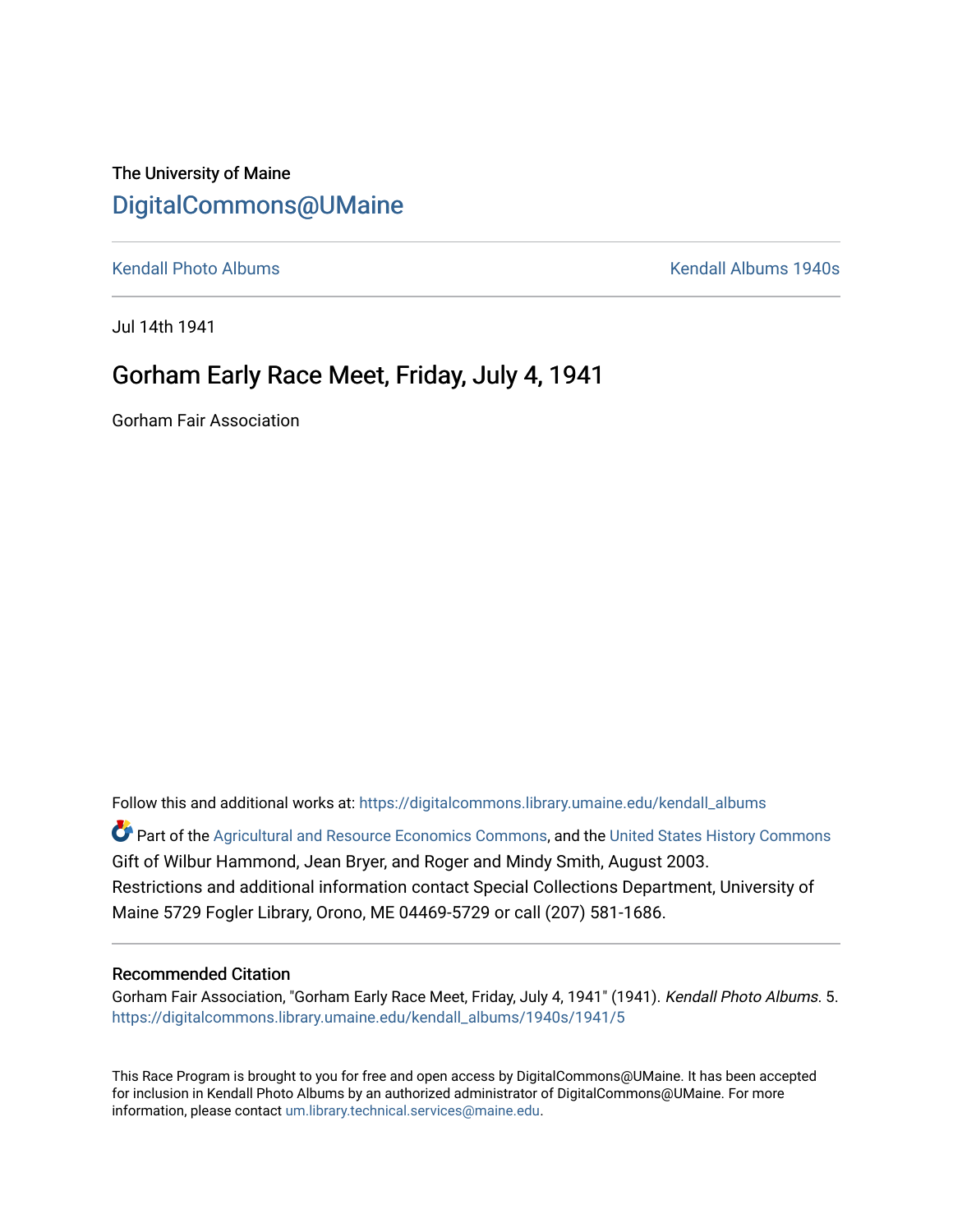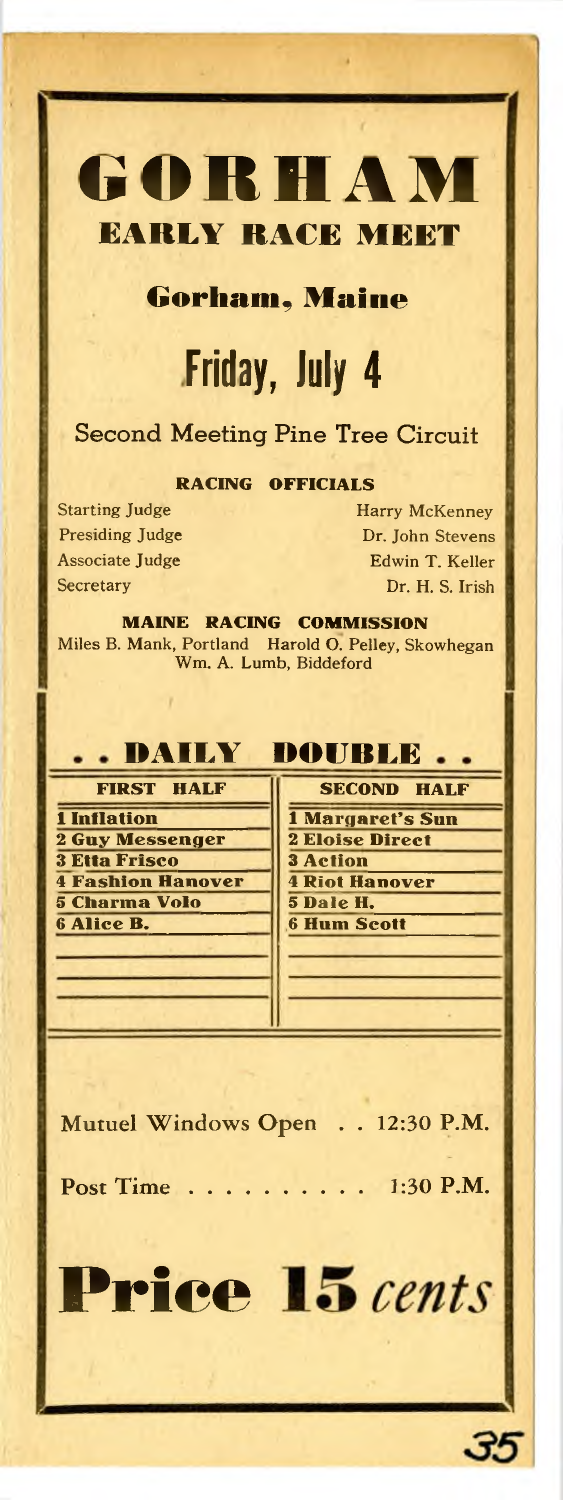|      | <b>ORANGE HEAD NUMBERS</b>                                                  |
|------|-----------------------------------------------------------------------------|
|      | st Race                                                                     |
|      | FIRST HALF OF DAILY DOUBLE                                                  |
|      | 2.14<br><b>BAR</b><br><b>TROT</b><br>1<br><b>MILE</b>                       |
|      | INFLATION b.g.<br><b>Phalen</b>                                             |
| K326 | by Volomite<br><b>Blue-White</b><br>James Phalen, Newmarket, N. H.          |
|      | <b>GUY MESSENGER ch.h.</b><br>Safford                                       |
| K327 | 2<br>by Guy Abbe<br>Green<br>Sullivan & Mawhinney, Machias, Maine           |
|      | ETTA FRISCO b.m.<br><b>Houghton</b>                                         |
| K328 | 3<br>by Real Frisco<br>Maroon                                               |
|      | H. B. Jackson, Lebanon, N.H.<br><b>FASHION HANOVER b.m.</b><br>– Wathen     |
| K329 | by Peter the Brewer<br><b>Brown-Gold</b><br>4                               |
|      | S. A. Wathen & Son, Ft. Fairfield, Maine                                    |
| K330 | CHARMA VOLO ch.m.<br><b>Cameron</b><br>5<br>by Dillon Volo<br>Green         |
|      | George Pierce, Groton, Mass.                                                |
| K331 | ALICE B. b.m.<br><b>Decato</b><br>6<br>by Day Star<br>Maroon-Gold           |
|      | E. Furbush, Rochester, N. H.                                                |
|      |                                                                             |
|      |                                                                             |
|      |                                                                             |
|      |                                                                             |
|      |                                                                             |
|      |                                                                             |
|      |                                                                             |
|      | <b>GREEN HEAD NUMBERS</b>                                                   |
|      | nd Race 102                                                                 |
|      | <b>SECOND HALF DAILY DOUBLE</b>                                             |
|      | <b>BAR</b><br><b>PACE</b><br>2.08<br>мил<br>1<br><b>MARGARET'S SUN b.g.</b> |
| K332 | Angel<br>1<br>Green-White<br>by Kalmuck                                     |
|      | F. Angel, Pascoag, R.I.                                                     |
| K333 | <b>ELOISE DIRECT br.m.</b><br><b>Preston</b><br>2<br>by The King Direct     |
|      | Paul Preston, Rutland, Vt.                                                  |
|      | <b>ACTION br.g.</b><br>or c.e.<br>3<br>by Volomite                          |
| K334 | F. S. Olsen, Portland, Maine                                                |
|      | RIOT HANOVER b.h.<br><b>Steele</b>                                          |
| K335 | 4<br>by The Great Volo<br>Black<br>David G. Gentles, Millis, Mass.          |
|      | Wathen<br>DALE H. br.g.                                                     |
| K336 | 5<br>by Abbedale<br>Brown-Gold<br>S. A. Wathen & Son, Ft. Fairfield, Maine  |
|      | HUM SCOTT b.m.<br>Mason                                                     |
| K337 | 6<br>by Highland Scott<br>Green                                             |
|      | Thomas Fudge, Union, N.J.                                                   |
|      |                                                                             |

I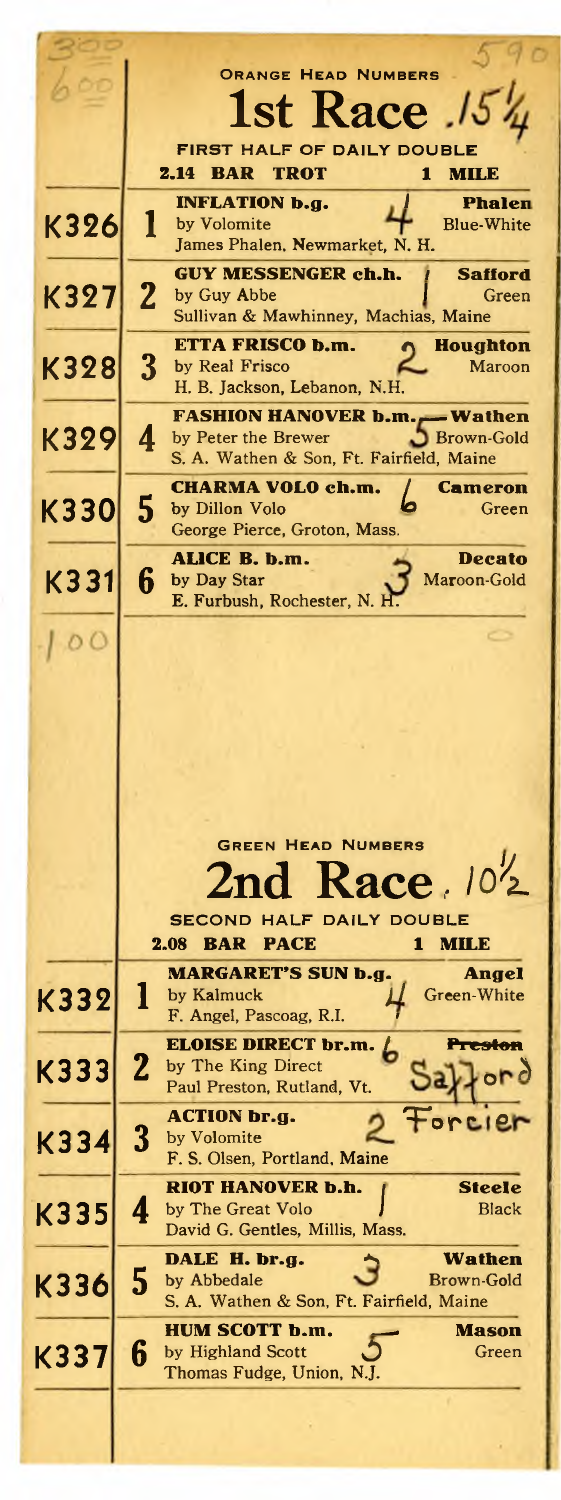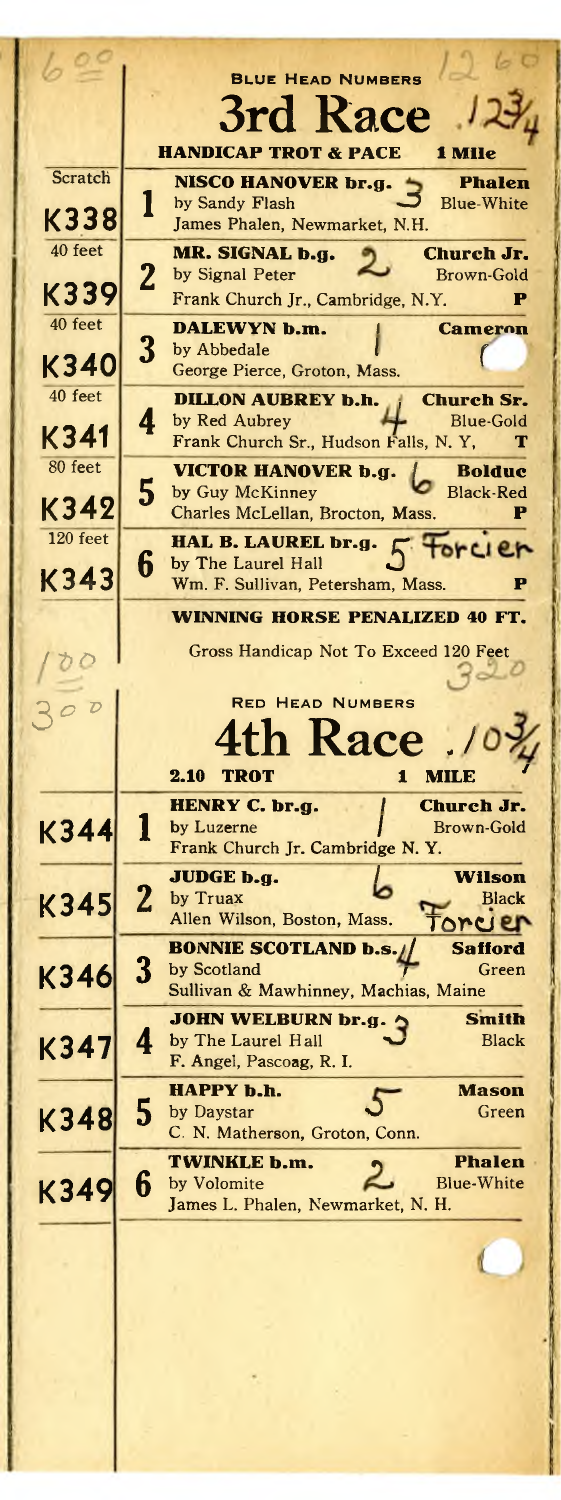

ON THE ELECTRICAL ODDS BOARD THE HIGH-EST IS 50-1 AND LOWEST 1-9. LOWEST PAY **WILL BE \$2.20 FOR \$2.00 TICKET.**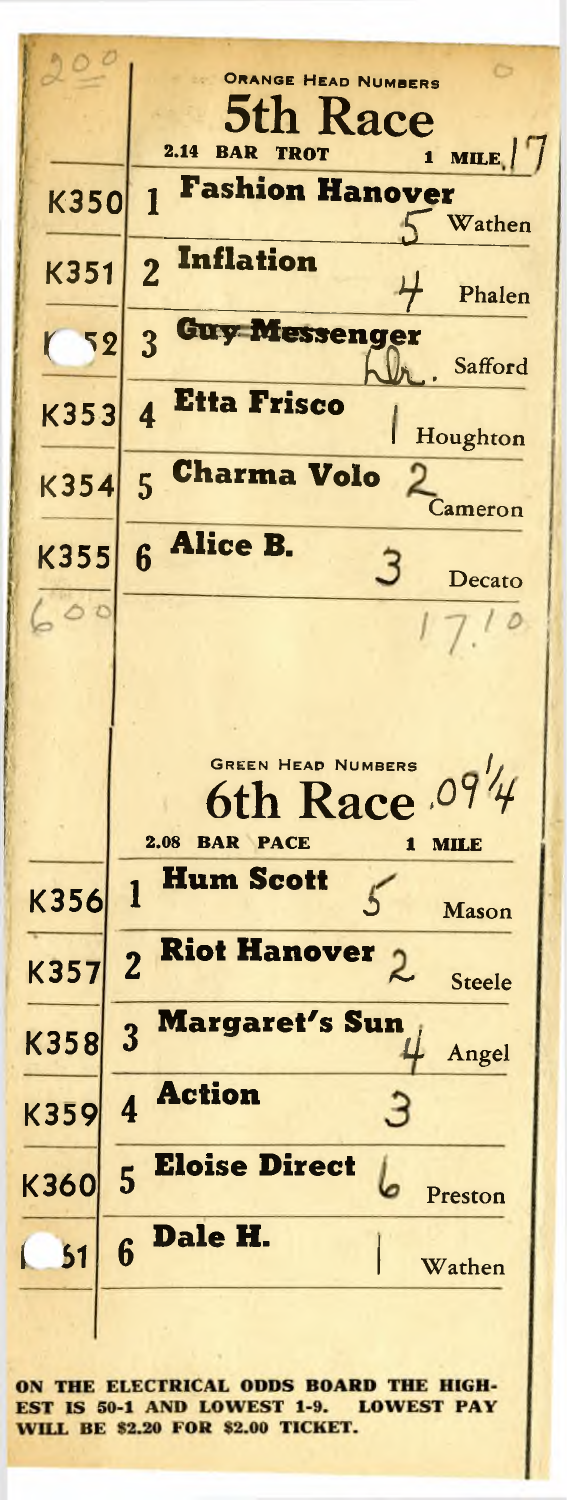NOTICE:—All horses acting bad at the post, will be given two scores, after which they will have to take care of themselves.

Per Order,

THE ASSOCIATION

## **All decisions are rendered by the Judges and are final.**

#### MAINE STATE RACING COMMISSION

Please see that your Mutuel Ticket corresponds with the number on your program. No changes made after you leave the window.

All winning Pari Mutuel Tickets are payable immediately after the race to which the ticket relates has been run, the winning horses announced and the price displayed upon the Mutuel Board.

This Association will not be responsible for lost or destroyed tickets, and reserves the right to refuse payment of torn or mutilated tickets. See the Mutuel Manager.

Positively No Tickets exchanged at any time.

If there are any outstanding unpaid tickets at the close of this meeting, same will be redeemed within period of ninety days at offices of the State Racing Commission, Augusta, Me., otherwise, money will be forfeited and same will be returned to:—

**Gorham Fair Association**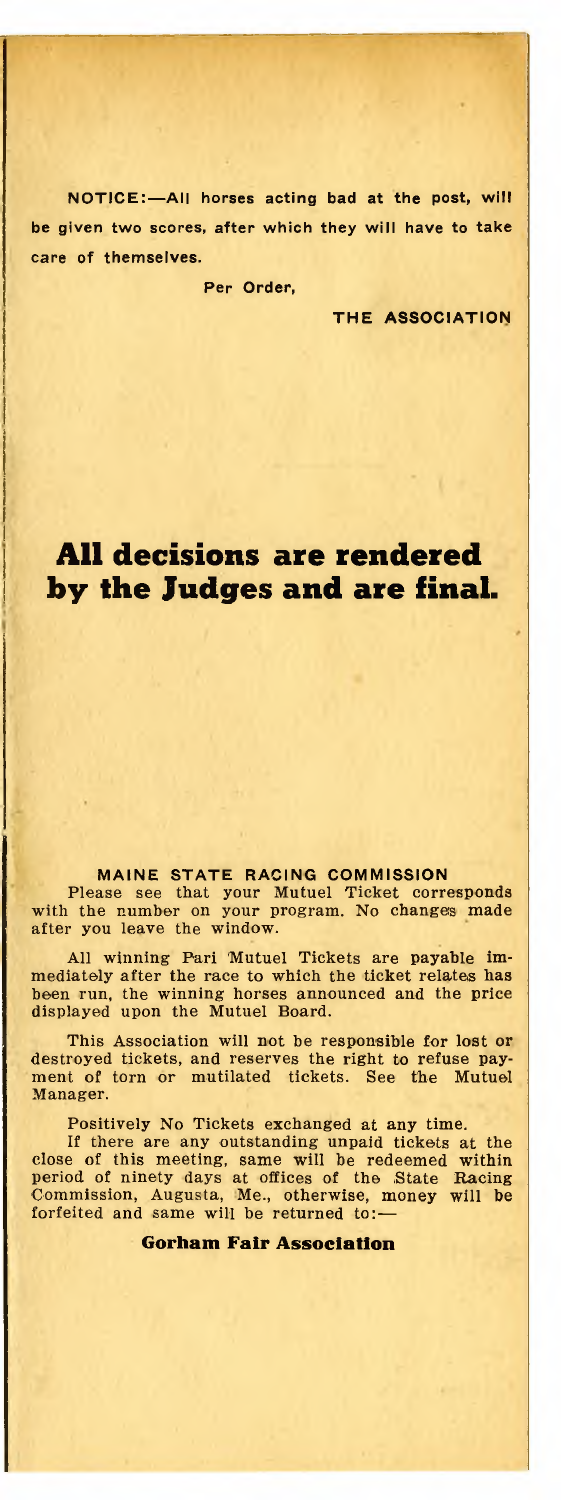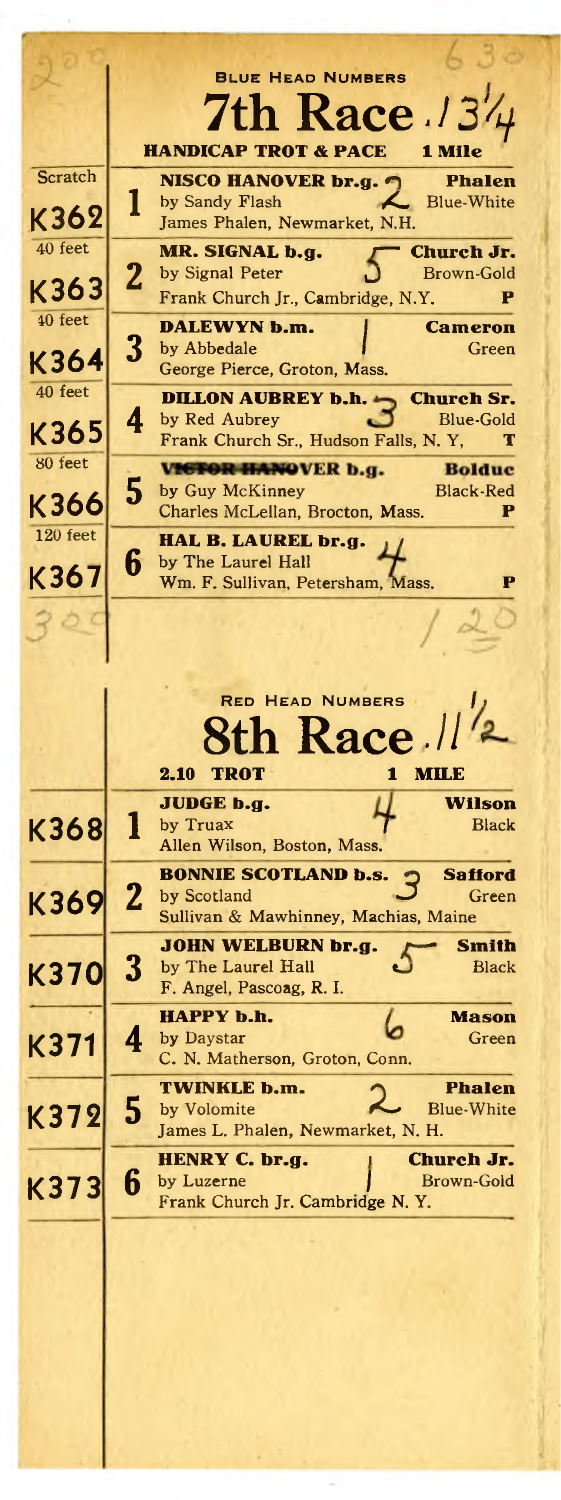|             |              | ORANGE HEAD NUMBERS<br>9th Race<br>14                                                                                         |
|-------------|--------------|-------------------------------------------------------------------------------------------------------------------------------|
|             |              |                                                                                                                               |
|             |              | 2.14<br><b>BAR</b><br>TROT<br>1<br>MILE<br>ALICE B. b.m.<br>Decato                                                            |
| <b>K374</b> |              | 1<br>by Day Star<br>Maroon-Gold<br>E. Furbush, Rochester, N. H.                                                               |
| K375        | $\mathbf{2}$ | GUT MESSENGER ch.h.<br><b>Safford</b><br>by Guy Abbe<br>Green<br>Sullivan & Mawhinney, Machias, Maine                         |
| K376        | 3            | ETTA FRISCO b.m.<br>Houg<br>by Real Frisco<br>Maroon<br>H. B. Jackson, Lebanon, N.H.                                          |
| K377        | 4            | <b>CHARMA VOLO ch.m.</b><br><b>Cameron</b><br>by Dillon Volo<br>Green<br>George Pierce, Groton, Mass.                         |
| K378        | 5            | <b>INFLATION b.g.</b><br><b>Phalen</b><br>by Volomite<br><b>Blue-White</b><br>James Phalen, Newmarket, N. H.                  |
| K379        | 6            | <b>FASHION HANOVER b.m.</b><br>Wathen<br><b>Brown-Gold</b><br>by Peter the Brewer<br>S. A. Wathen & Son, Ft. Fairfield, Maine |
|             |              |                                                                                                                               |
|             |              |                                                                                                                               |
|             |              |                                                                                                                               |
|             |              |                                                                                                                               |
|             |              | <b>GREEN HEAD NUMBERS</b>                                                                                                     |
|             |              | 10th Race                                                                                                                     |
|             |              | 2.08<br><b>BAR</b><br><b>PACE</b><br>мпла<br>1                                                                                |
| <b>K380</b> | 1            | DALE H. br.g.<br>Wathen<br><b>Brown-Gold</b><br>by Abbedale                                                                   |
|             |              | S. A. Wathen & Son, Ft. Fairfield, Maine<br><b>MARGARET'S SUN b.g.</b><br>Angel                                               |
| K381        | 2            | Green-White<br>by Kalmuck<br>F. Angel, Pascoag, R.I.                                                                          |
| K382        | 3            | RIOT HANOVER b.h.<br>Steele<br>Black<br>by The Great Volo<br>David G. Gentles, Millis, Mass.                                  |
| K383        | 4            | <b>ELOISE DIRECT br.m.</b><br><b>Preston</b><br>by The King Direct<br>Paul Preston, Rutland, Vt.                              |
| K384        | 5            | ACTION br.g.<br>by Volomite<br>F. S. Olsen, Portland, Maine                                                                   |
| K385        | 6            | <b>HUM SCOTT b.m.</b><br>Mason<br>by Highland Scott<br>Green<br>Thomas Fudge, Union, N.J.                                     |
|             |              |                                                                                                                               |